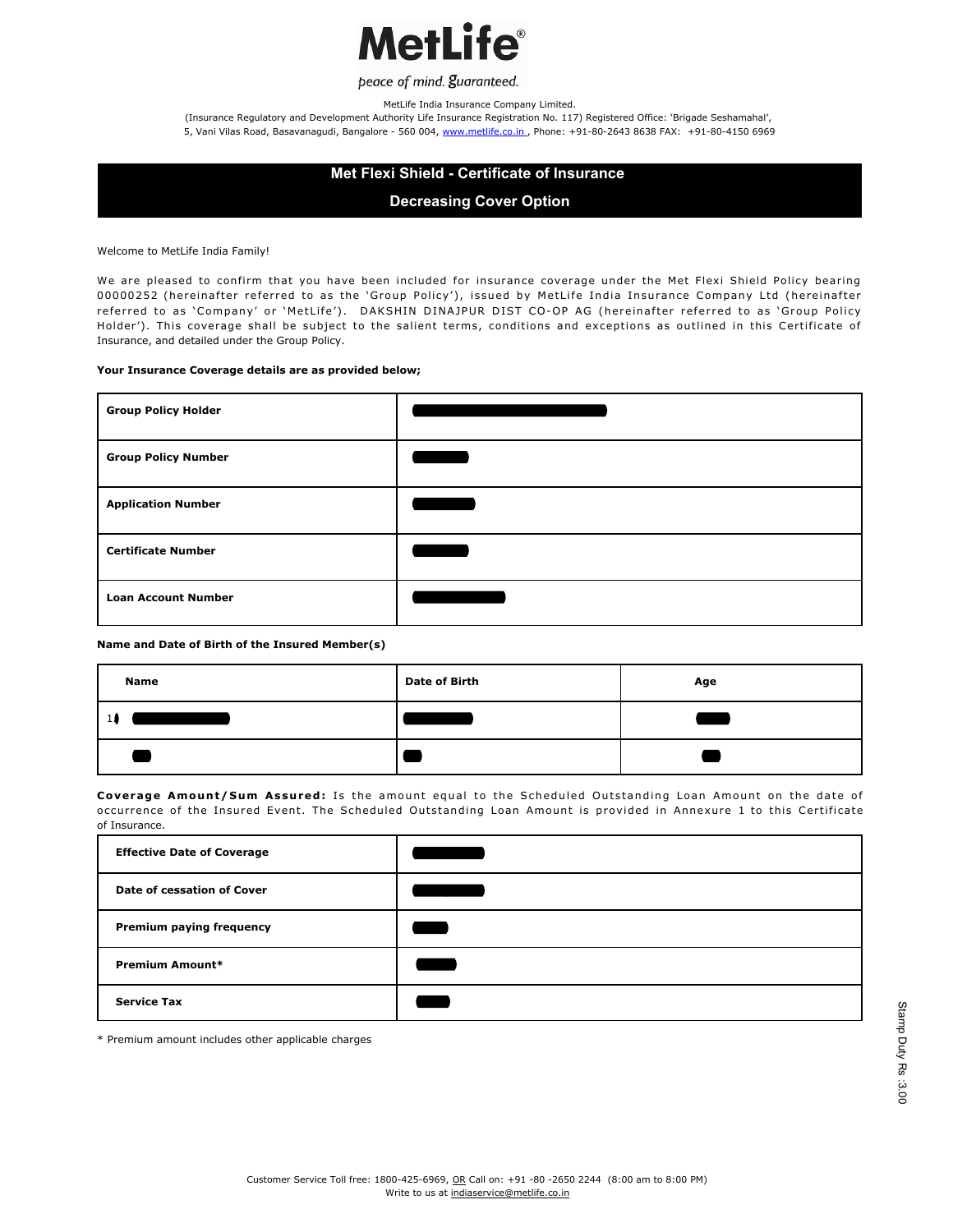

MetLife India Insurance Company Limited.

(Insurance Regulatory and Development Authority Life Insurance Registration No. 117) Registered Office: 'Brigade Seshamahal', 5, Vani Vilas Road, Basavanagudi, Bangalore - 560 004, www.metlife.co.in., Phone: +91-80-2643 8638 FAX: +91-80-4150 6969

# **Met Flexi Shield - Certificate of Insurance**

## **Decreasing Cover Option**



This certificate is issued based on the contract of insurance between MetLife and DAKSHIN DINAJPUR DIST CO-OP AG and not between DAKSHIN DINAJPUR DIST CO-OP AG and Insured members. This is a computer generated certificate and does not require a physical signature and should be read together with the terms and conditions printed in this certificate.

### **Salient Features of this Group Policy**

#### 1. Extent of cover

For a loan covered under this Group Policy, the extent of cover is restricted to the Scheduled Outstanding Loan Amount as shown under the Coverage Amount section of this Certificate of Insurance.

#### **Increase in Coverage 2.**

If an existing Insured Member requests for an increase in Coverage Amount on account of enhancing the existing loan amount and/or taking a fresh loan, the commencement of any such increased Coverage Amount shall be subject to the terms and conditions as described under the Group Policy. Any such increase shall be subject to the minimum Sum Assured (per member) of this Group Policy, which is currently Rupees Five Thousand. However, on the Company's acceptance of the increase in Coverage Amount and subject to payment of premiums prevailing at that point in time, the Company shall issue a fresh Certificate of Insurance, for the portion of enhanced coverage.

#### **Loan Foreclosure & Surrender Benefits 3.**

If an Insured Member chooses to foreclose the loan covered under this Group Policy or in the event of the Group Policy Holder cancelling the Group Policy under circumstances such as winding up or any other form of corporate restructuring, the coverage available for such Insured Member under this Group Policy shall cease and a surrender value will be paid. The surrender value payable is equivalent l to a pre-determined percentage of the un-expired premium which isdetermined as follows:

#### **For Single Pay**

Surrender Value =  $(t / n)$  \* Amount of Single Premium \* k

Where;

t = balance number of years of policy term as at the date of surrender (rounded off to the lowest integer).

- n = Total coverage Term.
- $k = 60%$  if (a) n < = 5 years Or (b) t is greater than 1/3 of the original term n, Otherwise,  $k = 30%$

#### **Part Prepayment of Loan 4.**

If an Insured Member makes a part prepayment towards the Outstanding Loan Amount covered under this Group Policy, the Group Policy Holder's Insurable Interest shall stand reduced to the extent of the amount prepaid. However, the Sum Assured payable on the death of such Insured Member, subject to the completion of the Company's claim assessment process and admission of the Claim as valid, shall continue to be as per the Schedule Outstanding Loan Amount provided in the Certificate of Insurance to the concerned Insured Member.

In case of death of an Insured Member who had made part prepayment towards the outstanding loan amount, the Company shall, subject to the completion of its claim assessment process and admission of the claim as valid, make the payment to the Group Policy Holder. On receipt of the Coverage Amount, the Group Policy Holder shall give a full and final discharge to the Company with respect to the claim concerned and shall also undertake to remit any amount in excess of its own Insurable Interest, with respect to the deceased Insured Member covered under this Policy, to the nominee/ legal heir of the deceased Insured Member

#### **Payment of Premium 5.**

This is a single premium policy and there is no need to pay future premiums to continue this coverage.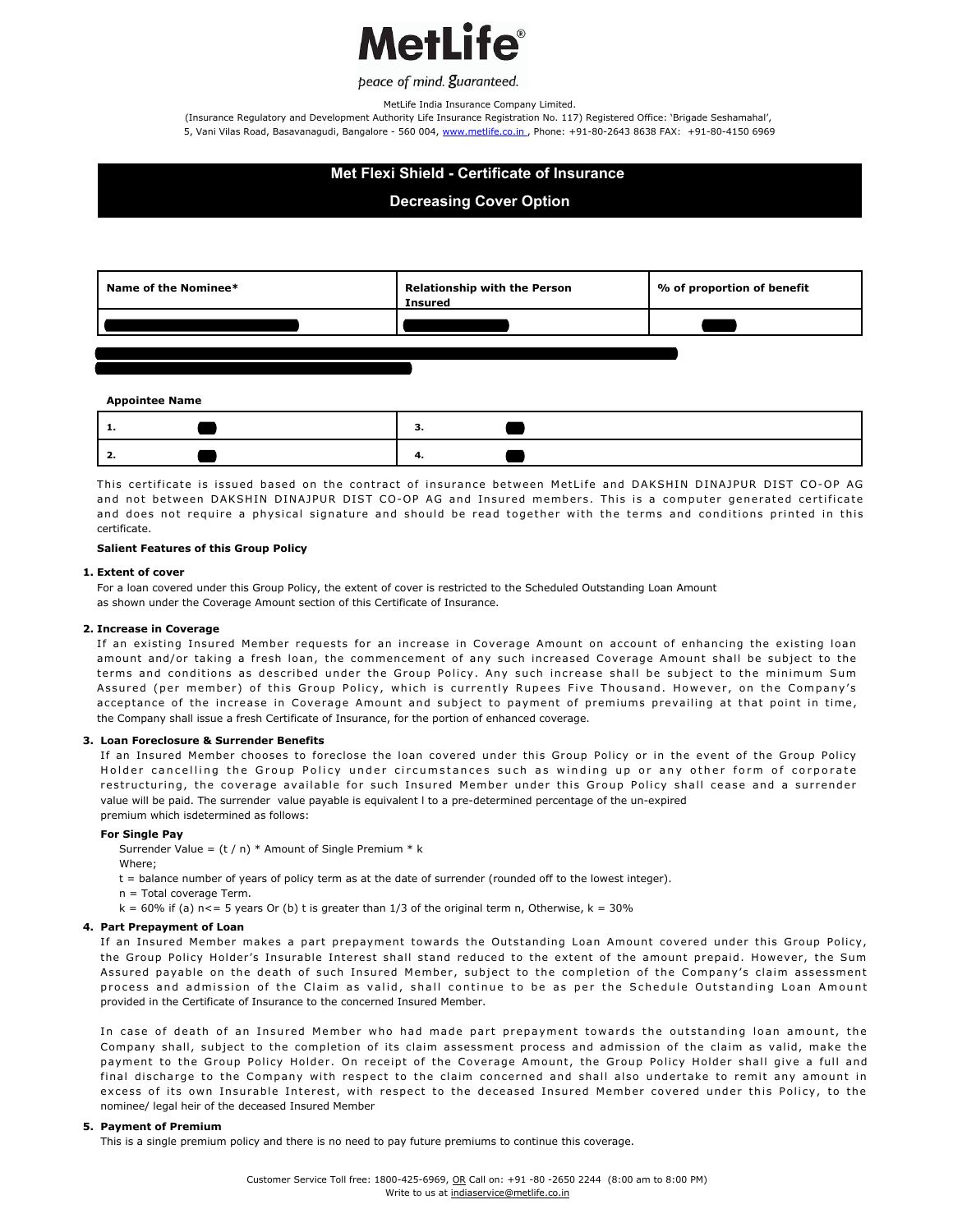

MetLife India Insurance Company Limited.

(Insurance Regulatory and Development Authority Life Insurance Registration No. 117) Registered Office: 'Brigade Seshamahal', 5, Vani Vilas Road, Basavanagudi, Bangalore - 560 004, www.metlife.co.in., Phone: +91-80-2643 8638 FAX: +91-80-4150 6969

# **Met Flexi Shield - Certificate of Insurance**

## **Decreasing Cover Option**

#### **Termination of Cover: 6.**

#### **As against the Group Policyholder, upon:-**

- a. Cancellation of this Group Policy either due to circumstances such as winding up or any other form of corporate
- restructuring which results in the group policy holder ceasing to exist after such restructuring by giving a minimum of 30 days written notice to the other party. In the event of a cancellation of the Group Policy on account of the reasons set out above, a surrender benefit, equal to a pre-determined percentage of the un-expired premium shall be payable to the Insured Member.
- **b.** Upon foreclosure of all the outstanding loans covered under this Group Policy.

### **As against the Insured Member upon:-**

- **a.** Death of the Insured Member; or
- **b.** The earlier of the Date the Insured Member attains age 70 years last birthday and the date the full Outstanding Loan Amount is scheduled to be repaid, i.e. the Date of Cessation of Cover as mentioned in the Certificate of Insurance issued to the concerned Insured Member.
- **c.** The date the Insured Member ceases to be an Eligible Member of the Group Policy Holder.
- **d.** The day the Insured Member completes payment of his/her Installment Credit Agreement or forecloses the same

#### **Free Look Provision 7.**

Members of the group have a period of 15 days from the date of receipt of the Certificate of Insurance to review the terms and conditions of this Insurance Coverage. If the members have any objections to any of the terms and conditions, then he has the option to return the Certificate of Insurance stating the reasons for the objections and the company shall be entitled to a refund of the premium paid subject to only a deduction of stamp duty charges and expenses towards medical examination. All rights of the member under this Policy shall immediately stand extinguished at the cancellation of the Certificate of Insurance.

#### **Exclusions:**

- **a.** If an Insured Member commits suicide, whether sane or not at the time, within one year from the Effective Date of Coverage as stated in the Schedule, then the liability of the Company shall be limited to a refund of the Premium(s) received, without interest, less any expenses (Stamp Duty and cost of medical examination of the insured) incurred by the Company.
- **b.** Waiting period of 90 days will apply for all loans from the Effective Date of Coverage. During this period the Company shall not pay any benefits on death due to causes other than accident.

#### **Claim Notification: 8.**

On Occurrence of the insured event (i.e. Death of the Insured Member), the legal heir/ nominee of the deceased Insured Member should intimate the same to the Group Policy Holder immediately.

Intimation may also be sent to **MetLife India Insurance Company Limited**  Registered Office: 'Brigade Seshamahal', 5-Vani Vilas Road, Basavanagudi, Bangalore - 560 004.

The Certificate of Insurance should be submitted to the company along with other claim documents for processing the claim. The primary documents required by us to process the claim include:

- · Claimant Statement prescribed by the Company.
- · Original Certificate of Insurance issued to the deceased Insured Member
- Certified copy of the official death certificate issued by a competent authority acceptable to the Company
- · {GROUP\_POLICY\_HOLDER} certifying that the Insured Member was a Member of the group at the time of the Insured Event.
- Last attending physician's certificate, in the format provided by the Company, if the Insured Event is due to natural cause.
- Photo ID and Age proof of Insured and nominee
- Police inquest report, and post mortem report if the Insured Event is due to an unnatural cause.
- Any additional document(s) as required by the Company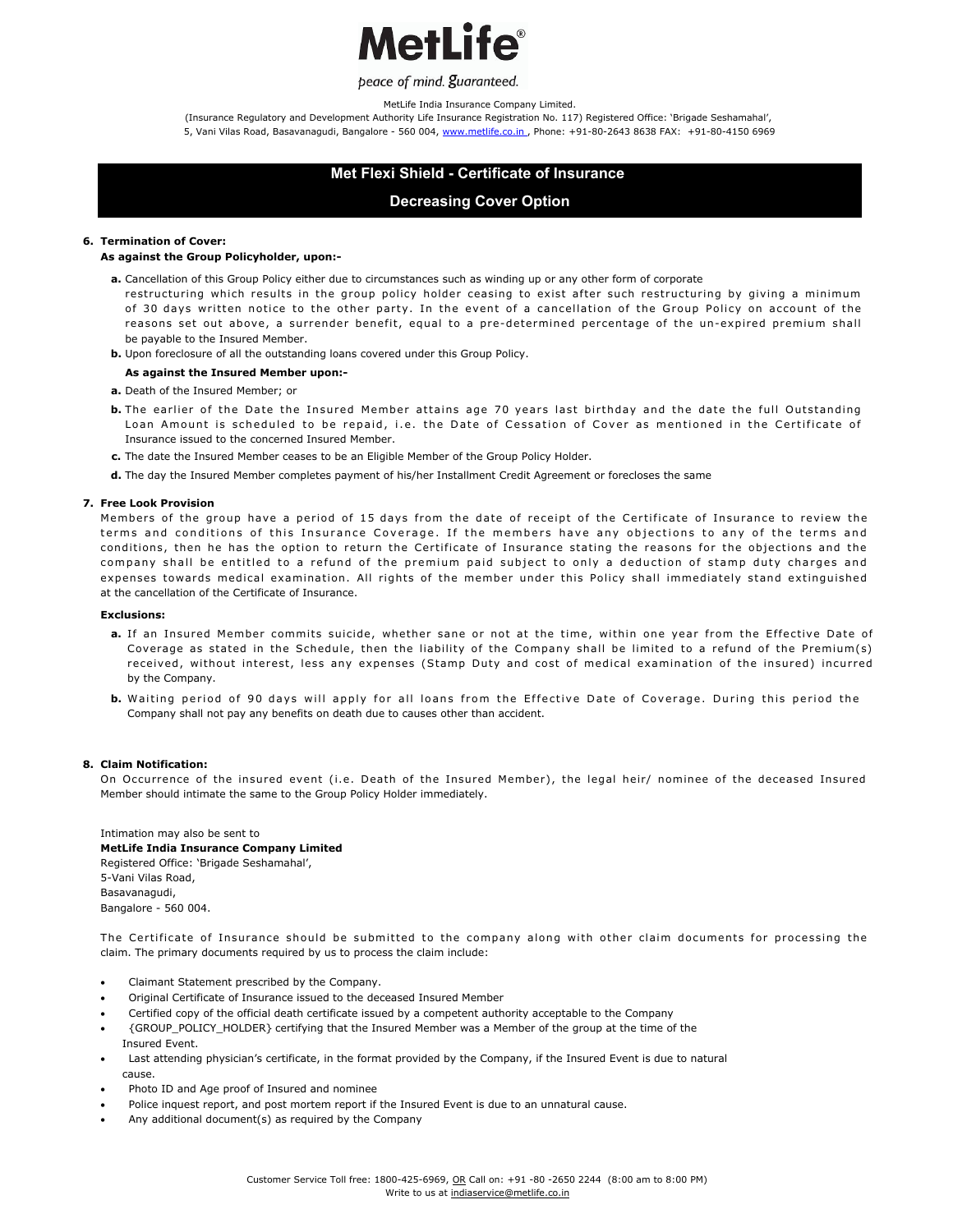

MetLife India Insurance Company Limited.

(Insurance Regulatory and Development Authority Life Insurance Registration No. 117) Registered Office: 'Brigade Seshamahal', 5, Vani Vilas Road, Basavanagudi, Bangalore - 560 004, www.metlife.co.in., Phone: +91-80-2643 8638 FAX: +91-80-4150 6969

# **Met Flexi Shield - Certificate of Insurance**

# **Decreasing Cover Option**

#### **Processing of claim:**

A claim under Group Policy shall be paid or repudiated giving all the relevant reasons, within 30 days from the date of receipt of all required documents and clarifications for the purpose of settlement of the claim.

However, where the circumstances of a claim warrant an investigation in the opinion of the Company, it shall initiate and complete such investigation at the earliest, which shall be done in no case later than 6 months from the date of receipt of primary documents

#### **Payment of claim:**

On receipt of the death benefit amount, the Group Policy Holder shall give a full and final discharge to the Company with respect to the claim concerned and shall be responsible to remit any amount in excess of the deceased Insured Member's outstanding, covered under this Policy, to the nominee/legal heir of the deceased Insured Member.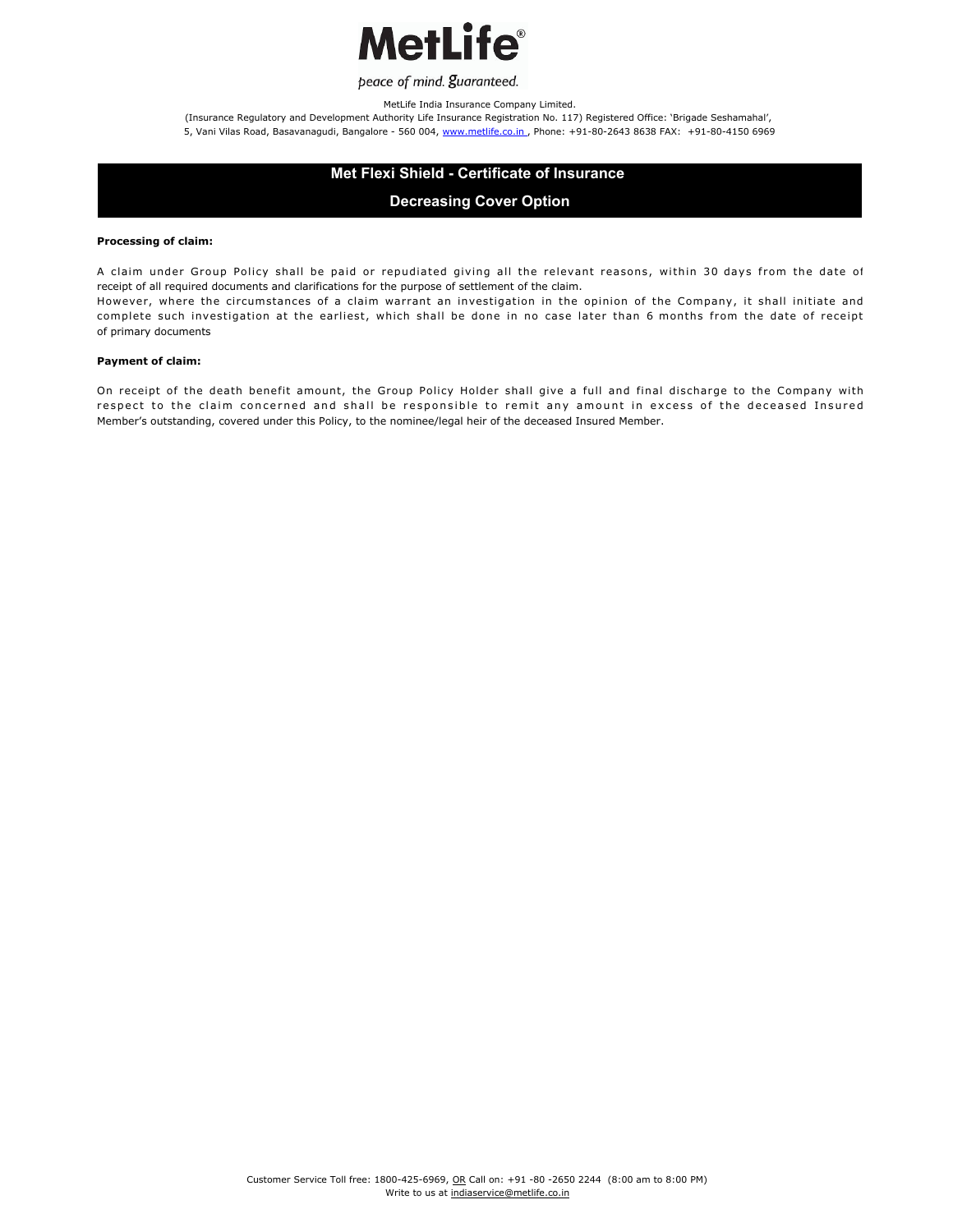

MetLife India Insurance Company Limited.

(Insurance Regulatory and Development Authority Life Insurance Registration No. 117) Registered Office: 'Brigade Seshamahal', 5, Vani Vilas Road, Basavanagudi, Bangalore - 560 004, www.metlife.co.in., Phone: +91-80-2643 8638 FAX: +91-80-4150 6969

# **Met Flexi Shield - Certificate of Insurance**

# **Decreasing Cover Option**

| Months | Amount    |
|--------|-----------|
| 1      | 15,000.00 |
| 2      | 14,813.29 |
| 3      | 14,624.82 |
| 4      | 14,434.55 |
| 5      | 14,242.48 |
| 6      | 14,048.59 |
| 7      | 13,852.86 |
| 8      | 13,655.27 |
| 9      | 13,455.81 |
| 10     | 13,254.45 |
| 11     | 13,051.19 |
| 12     | 12,845.99 |
| 13     | 12,638.85 |
| 14     | 12,429.74 |
| 15     | 12,218.65 |
| 16     | 12,005.55 |
| 17     | 11,790.44 |
| 18     | 11,573.28 |
| 19     | 11,354.06 |
| 20     | 11,132.76 |
| 21     | 10,909.36 |
| 22     | 10,683.84 |
| 23     | 10,456.18 |
| 24     | 10,226.37 |
| 25     | 9,994.37  |
| 26     | 9,760.16  |
| 27     | 9,523.74  |
| 28     | 9,285.07  |
| 29     | 9,044.14  |
| 30     | 8,800.93  |
| 31     | 8,555.40  |
| 32     | 8,307.55  |
| 33     | 8,057.34  |
| 34     | 7,804.76  |
| 35     | 7,549.78  |
| 36     | 7,292.38  |
| 37     | 7,032.54  |
| 38     | 6,770.24  |
| 39     | 6,505.45  |
| 40     | 6,238.14  |
| 41     | 5,968.30  |
| 42     | 5,695.89  |
| 43     | 5,420.90  |
| 44     | 5,143.31  |
| 45     | 4,863.07  |
| 46     | 4,580.18  |
| 47     | 4,294.61  |
| 48     | 4,006.32  |
| 49     | 3,715.30  |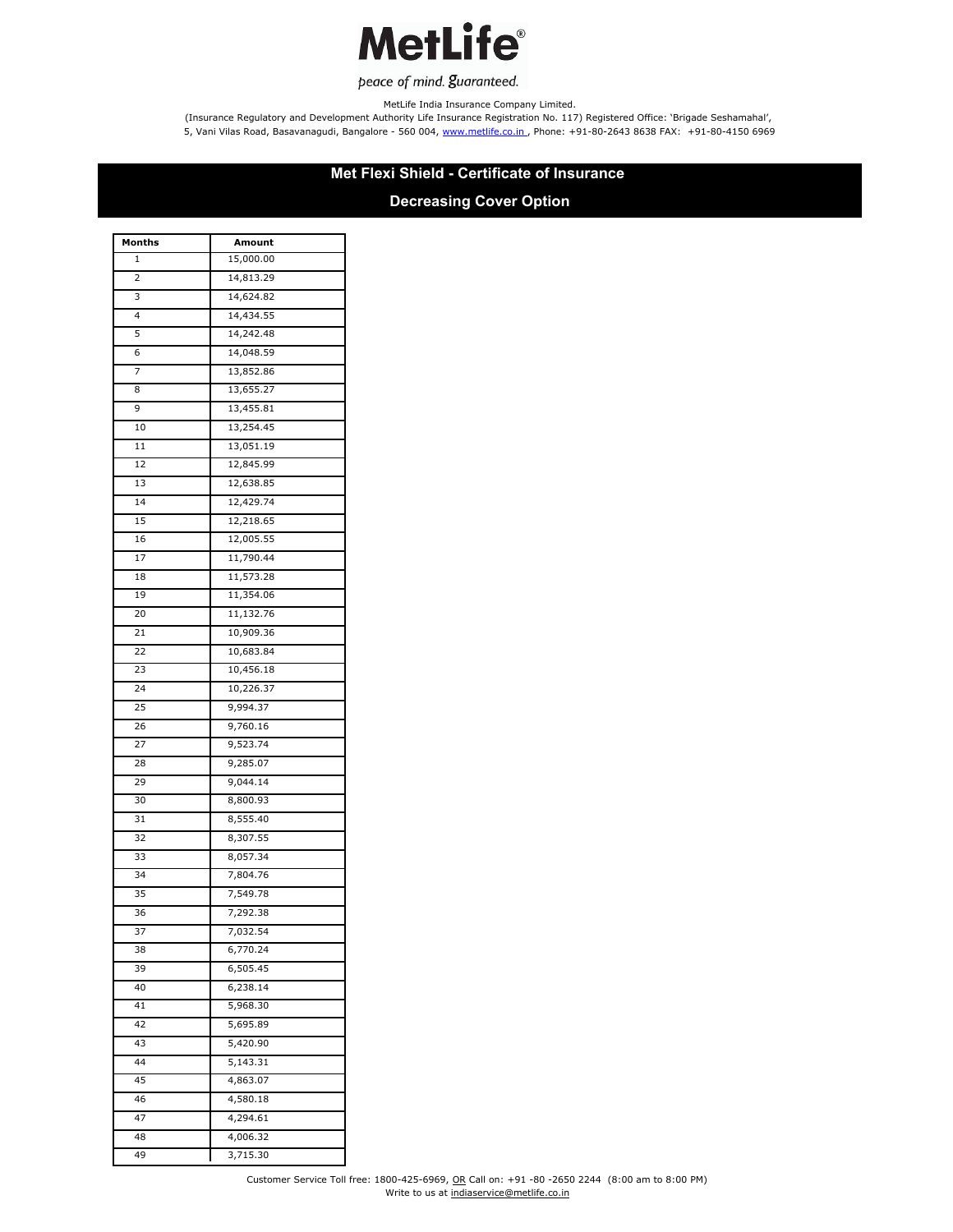

MetLife India Insurance Company Limited.

(Insurance Regulatory and Development Authority Life Insurance Registration No. 117) Registered Office: 'Brigade Seshamahal', 5, Vani Vilas Road, Basavanagudi, Bangalore - 560 004, www.metlife.co.in., Phone: +91-80-2643 8638 FAX: +91-80-4150 6969

# **Met Flexi Shield - Certificate of Insurance**

# **Decreasing Cover Option**

| 50 | 3,421.52 |
|----|----------|
| 51 | 3,124.95 |
| 52 | 2,825.57 |
| 53 | 2,523.35 |
| 54 | 2,218.25 |
| 55 | 1,910.27 |
| 56 | 1,599.36 |
| 57 | 1,285.50 |
| 58 | 968.66   |
| 59 | 648.82   |
| 60 | 325.94   |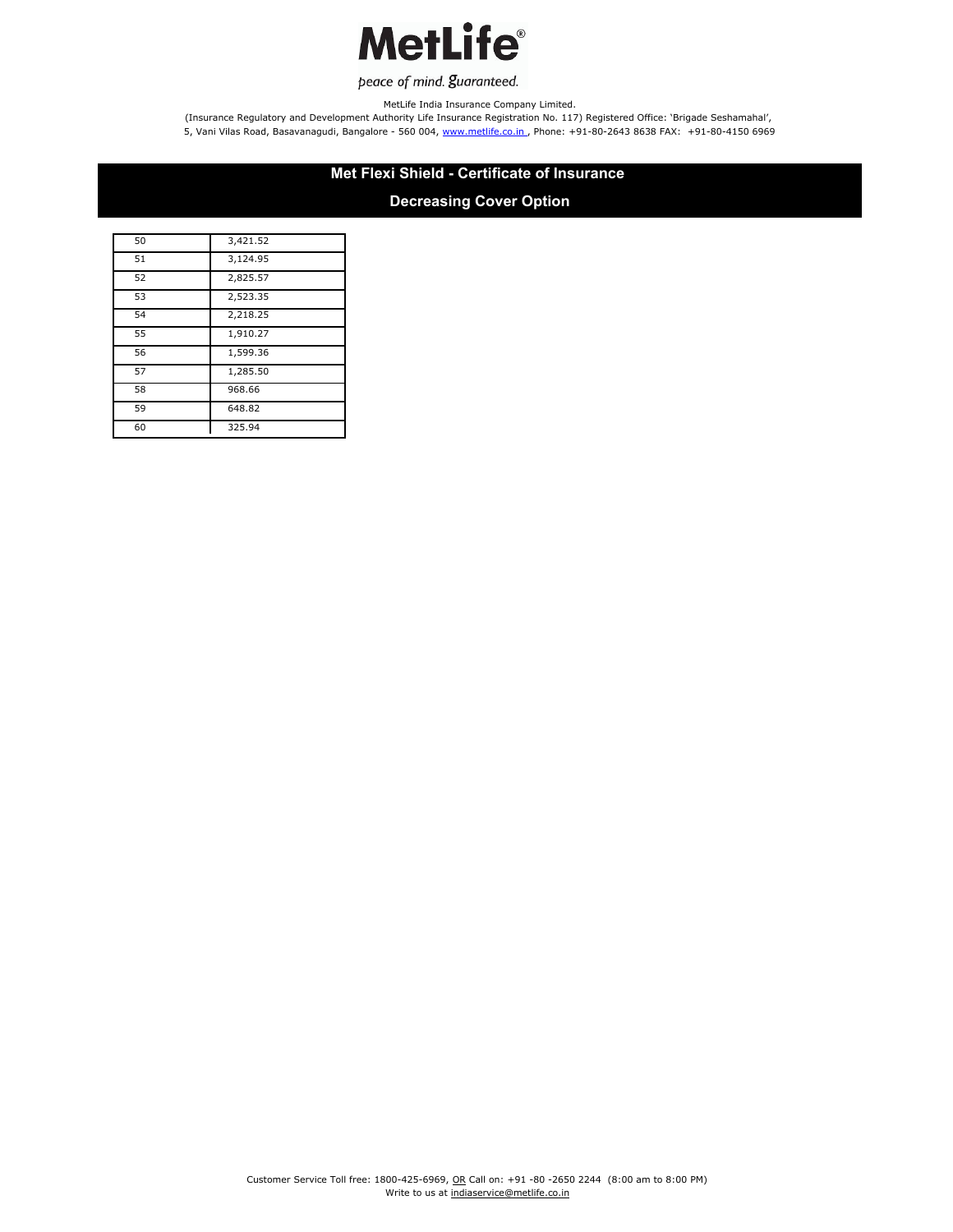

|       | <b>CONTACT UAGES</b><br>varv.<br>™₩₩₩₩<br>4. Additional Information<br>Bank Draft<br>Type of Deposit<br><b>Crossed Cheque</b><br>Credit Card<br>Details of Initial Deposit (If the Premium is Self Financed)<br>∣Cash<br>Amount (In Rs)<br><b>Instrument Date</b><br><u>Instrument No.</u><br>maach<br>6 V<br><b>Others</b><br>Cash/Cheque/DD<br>$-\overline{M}^{\text{ECS*}}_{\text{A}}$<br><b>Credit Card</b><br>Preference for Renewal Premium Payment Mode:<br>(* Please fill in the relevant Standing Instruction Form).<br>ANO<br>Yes<br>Is the Applicant already covered under Met Flexi Shield Plan<br>If Yes, please provide Policy Number:<br>4.4 Nominee Details: (To be filled by the Applicant if Premium is Self Financed) (Nominee under Sec 39 of Insurance Act, 1938.)<br>If Nominee is a Minor<br>Appointee's name and<br><b>SFull Name (BLOCK</b><br><i><b>Trefationship with the Nominae</b></i><br>Date of Birth<br>*Relationsthip®<br><b>Address (If different)</b><br><b>With Applicant</b><br>$\mathcal{L}$ (The Appointee must not be<br><b>S</b> Of Mino.<br>the Primary/Joint Life Applicant) |  |  |  |  |
|-------|--------------------------------------------------------------------------------------------------------------------------------------------------------------------------------------------------------------------------------------------------------------------------------------------------------------------------------------------------------------------------------------------------------------------------------------------------------------------------------------------------------------------------------------------------------------------------------------------------------------------------------------------------------------------------------------------------------------------------------------------------------------------------------------------------------------------------------------------------------------------------------------------------------------------------------------------------------------------------------------------------------------------------------------------------------------------------------------------------------------------------|--|--|--|--|
|       |                                                                                                                                                                                                                                                                                                                                                                                                                                                                                                                                                                                                                                                                                                                                                                                                                                                                                                                                                                                                                                                                                                                          |  |  |  |  |
|       |                                                                                                                                                                                                                                                                                                                                                                                                                                                                                                                                                                                                                                                                                                                                                                                                                                                                                                                                                                                                                                                                                                                          |  |  |  |  |
|       | 4.1                                                                                                                                                                                                                                                                                                                                                                                                                                                                                                                                                                                                                                                                                                                                                                                                                                                                                                                                                                                                                                                                                                                      |  |  |  |  |
|       |                                                                                                                                                                                                                                                                                                                                                                                                                                                                                                                                                                                                                                                                                                                                                                                                                                                                                                                                                                                                                                                                                                                          |  |  |  |  |
|       |                                                                                                                                                                                                                                                                                                                                                                                                                                                                                                                                                                                                                                                                                                                                                                                                                                                                                                                                                                                                                                                                                                                          |  |  |  |  |
|       | $4.2^{\circ}$                                                                                                                                                                                                                                                                                                                                                                                                                                                                                                                                                                                                                                                                                                                                                                                                                                                                                                                                                                                                                                                                                                            |  |  |  |  |
| ಆ     |                                                                                                                                                                                                                                                                                                                                                                                                                                                                                                                                                                                                                                                                                                                                                                                                                                                                                                                                                                                                                                                                                                                          |  |  |  |  |
|       |                                                                                                                                                                                                                                                                                                                                                                                                                                                                                                                                                                                                                                                                                                                                                                                                                                                                                                                                                                                                                                                                                                                          |  |  |  |  |
| पूर्व |                                                                                                                                                                                                                                                                                                                                                                                                                                                                                                                                                                                                                                                                                                                                                                                                                                                                                                                                                                                                                                                                                                                          |  |  |  |  |
| ⊶ີ    |                                                                                                                                                                                                                                                                                                                                                                                                                                                                                                                                                                                                                                                                                                                                                                                                                                                                                                                                                                                                                                                                                                                          |  |  |  |  |
|       |                                                                                                                                                                                                                                                                                                                                                                                                                                                                                                                                                                                                                                                                                                                                                                                                                                                                                                                                                                                                                                                                                                                          |  |  |  |  |
|       |                                                                                                                                                                                                                                                                                                                                                                                                                                                                                                                                                                                                                                                                                                                                                                                                                                                                                                                                                                                                                                                                                                                          |  |  |  |  |

<u> 1980 - Johann Barn, mars an t-Amerikaansk kommunister (</u>

4.5.a) Signature of the Appointee